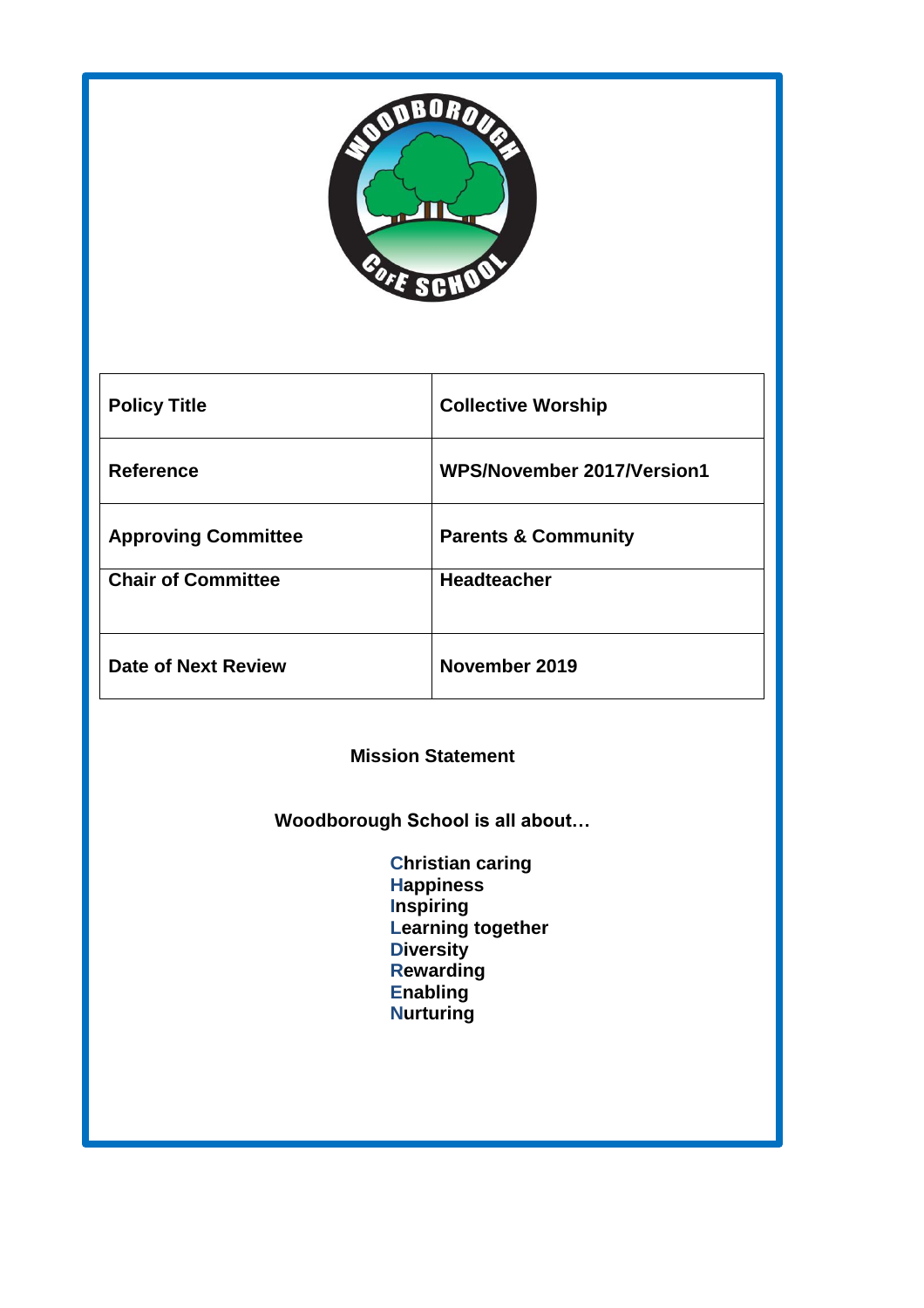# **Introduction**

### **'Love the Lord your God with all your heart, with all your soul, and with all your mind.' Matthew 22: 37-38 (The pursuit of excellence)**

### **Our core School Values: Courage, Forgiveness, Kindness, Respect, Trust and Truth**

As a Church of England Voluntary Aided School we welcome our responsibility of ensuring that our Acts of Worship are in accordance with the school's Trust Deed and reflect the Anglican status of the school. Our Collective Worship Policy strengthens and supports the Christian identity of our school, reaffirms our values and celebrates the contribution that each child makes to our community. Worship will reflect the variety of traditions found in the Church of England, and will recognise and follow the Christian liturgical year. The daily Christian act of worship is central to our ethos and is supported by all staff and members of the governing body. To this end, we strive to create the right environment, deliver the right content and embrace new ideas. We apply our core school values of courage, forgiveness, kindness, respect, trust and truth to enable every individual to flourish within a moral framework built on Christian values. It is a time where we come together to share our love of God and celebrate our achievements (and sometimes failures) together. The worship of the school is based on promoting the Christian values, which permeate the ethos of the school.

"To worship is to quicken the conscience by the holiness of God, to feed the mind with the truth of God, to purge the imagination by the beauty of God, to open the heart to the love of God and to devote the will to the purpose of God". William Temple (1881-1894)

# **Aims and Purpose**

### **It is our aim at Woodborough School that worship should:**

- Encourage the children to see worship as relevant to everyday life.
- Help children to prepare for the opportunities, responsibilities and experiences that they will encounter in later life.
- Extend links with the Church.
- Foster a feeling of community within the school as well as helping to establish a caring atmosphere.
- Promote the spiritual, moral, social and cultural development of pupils
- Stimulate a feeling of awe and wonder, enabling us to come closer to God.
- For the adults or children involved it may be an affirmation of their own faith or it may lay the foundation for further Christian experience.

### **The act of Collective Worship should:**

- Introduce children to Christian language and symbolism and the cycle of the church year.
- Explore a variety of ways of praying and introduce children to some wellknown Christian prayers, e.g. Lord's Prayer, traditional Anglican responses.
- Strengthen and support the school community, giving expression to and reaffirming the Christian values of the school.
- Celebrate the gifts that each person brings to the school community, recognising the uniqueness of each individual.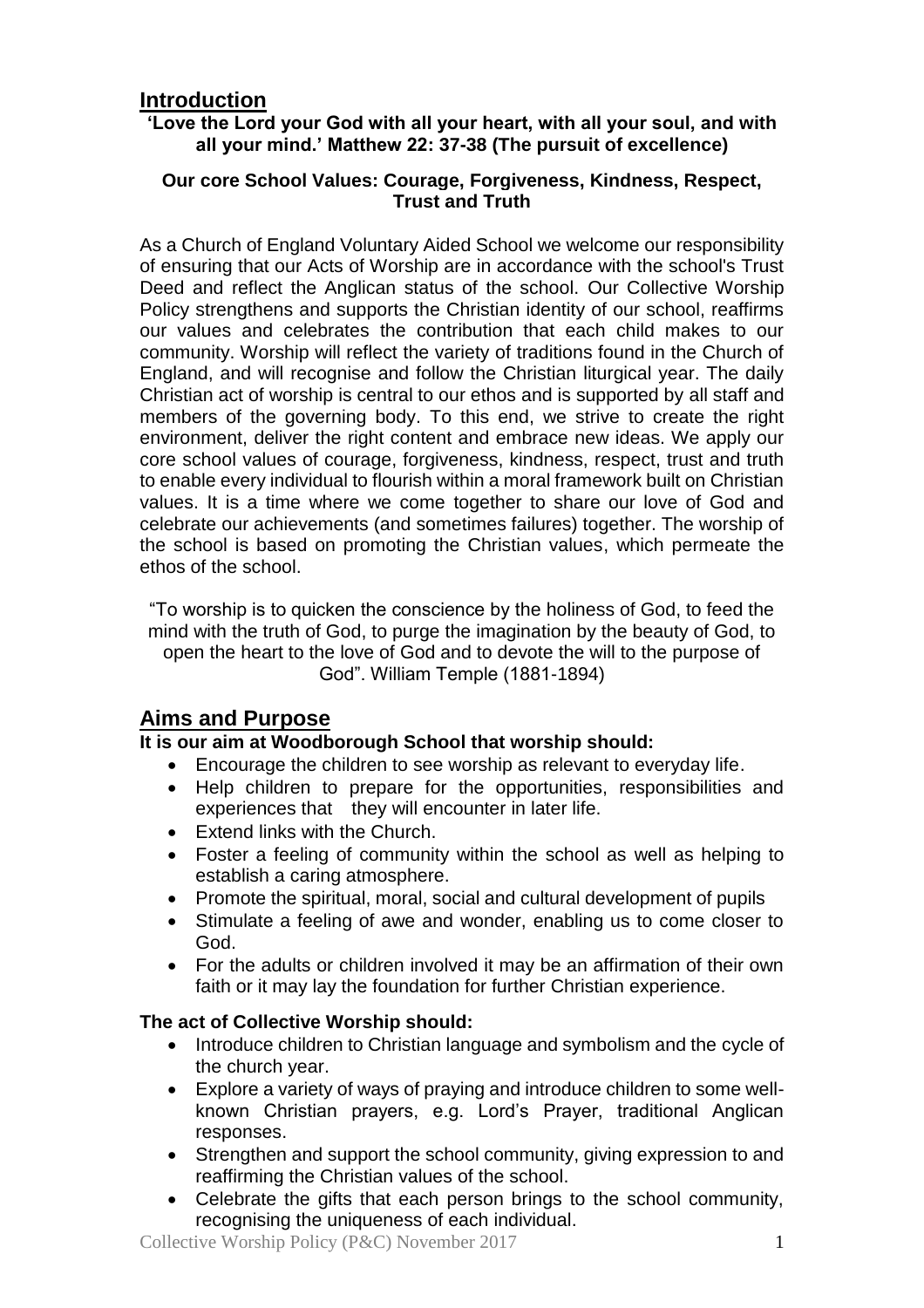- Encourage reflection on the puzzling questions that life poses and response to the wonder and mystery of the world around us.
- Foster a concern for others within the school, the community and the wider world.
- Foster an appreciation of the created world and an awareness of our responsibility for it.
- Appreciation of other faiths and respect for different beliefs and practices.
- Celebrate special times in the Christian calendar.
- Express praise and thanksgiving to God.
- Foster respect and deepen spiritual awareness.
- Share each other's joys and challenges.

# **Organisation and Approach**

Collective Worship is planned around the eighteen Christian values (Generosity, Justice, Wisdom, Responsibility, Peace, Compassion, Courage, Forgiveness, Friendship, Respect, Thankfulness, Trust, Perseverance, Justice, Service, Humility, Kindness and Truthfulness) from the Gloucester Diocesan publication, 'Roots and Fruits' and the 'Values for Life' resource, which together form the basis of our worship and wider school life.

The content of all acts of Collective Worship is considered carefully, to ensure relevance and suitability for the ages, aptitudes and backgrounds of all pupils. Each term is mapped out to identify the themes, the values or festival for the session, a suggested assembly/story, suggested music and the opening and closing responses. The themes are flexible to allow staff to include current and topical issues.

A variety of teaching and learning styles and active and interactive methods are used in acts of Collective Worship. Any and all of the methods employed in the classroom can also be used effectively in acts of Collective Worship. A variety of resources are used including ICT. Leaders choose the style/method and resources, which are appropriate to the content, the age, aptitude and the background of the pupils. The content and process must be sufficiently stimulating in order to evoke a response in the individual. This may not be visual, but opportunity must be given to express this response through reflection and prayer.

#### **Setting the scene**

A centre point is always created prior to the worship signifying the importance of the time in the hall. This includes a cross, the Bible and a candle.

Song/music is a very powerful means of creating the right atmosphere and unifies and uplifts the school community. We have a bank of music from which to draw, taken from a variety of cultures and types, likewise with the songs we sing. We select our songs/music carefully to match the value/theme.

Each week we have a singing worship (hymn practice) during which, we take time to consider carefully the words of the songs and make this a worshipful experience by our reflection and responses to the words and music. We regularly include 'traditional' hymns.

We aim to provide the opportunity for children to listen to a wide variety of music as they arrive and leave the hall for worship. The entry and exit music also contributes towards creating the reflective atmosphere in the hall space.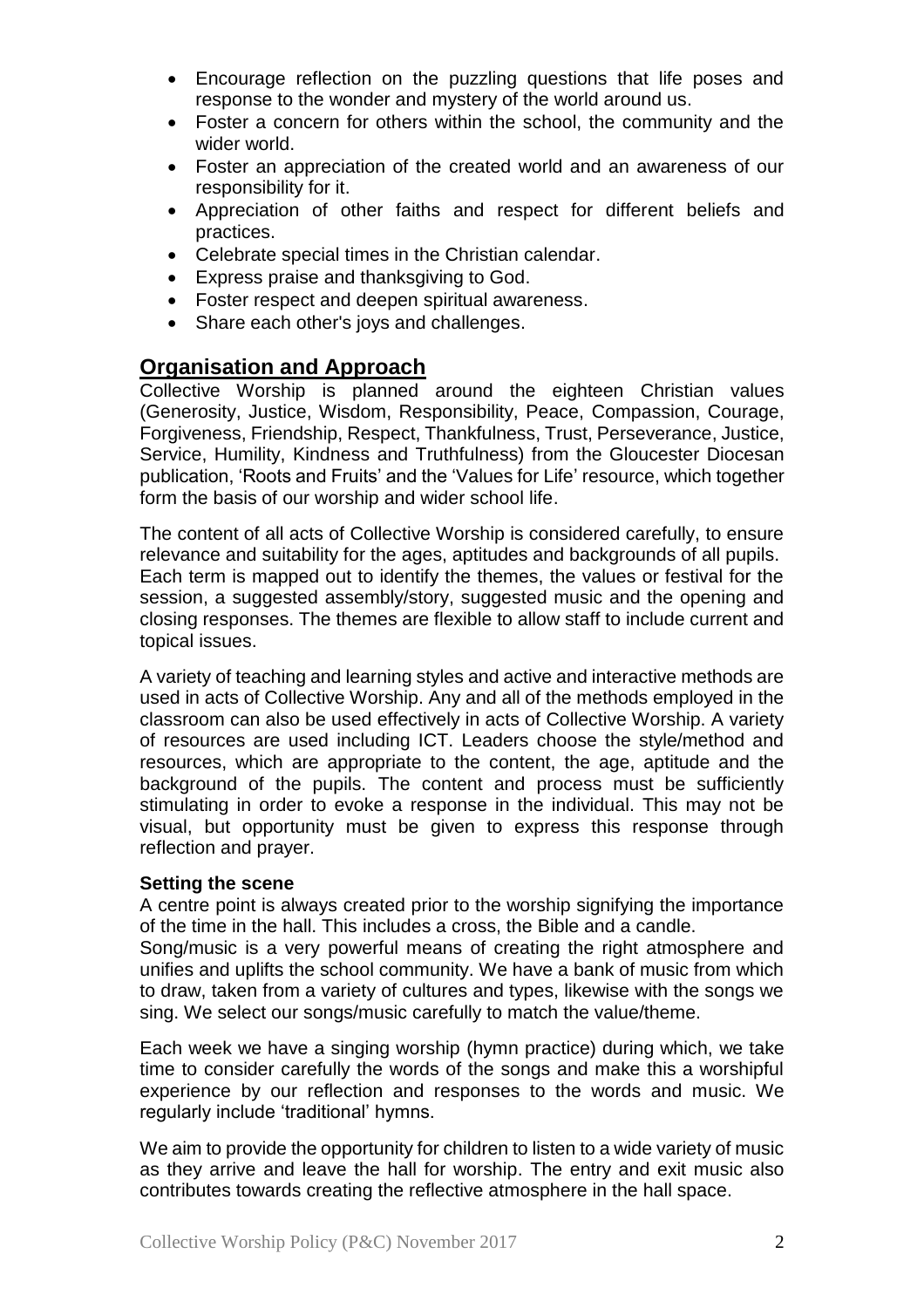Year 6 children are responsible for setting up the hall for worship, for operating the music and ICT equipment.

#### **Opening and Closing Collective Worship**

In line with the Church of England tradition, Collective Worship begins and ends with an opening and closing responses.

#### **Prayer**

We recognise that prayer is a good way of enabling children to focus their thoughts. Nevertheless, pupils are not required to say or affirm prayers in which they do not believe, because of this we are able to use prayers from many different traditions if we deem appropriate.

Children are invited to contribute to writing and then reading their prayer, based on the term's value. The school prayer is said daily and the Lord's Prayer is regularly shared. A prayer is also offered at lunchtime as a whole school.

In addition to a prayer, we include the use of silence to provide an opportunity for pupils to respond in their own personal way if they so wish. We offer the children the chance to reflect by posing a question for them to think about, relating to the theme of the worship, during a short period of silence.

#### **Worship Council**

Children's input in Collective Worship takes the form of pupil led assemblies during each term. Children from Years 5, 4 and 3 plan and lead the Collective Worship, under the guidance of Mrs Needham (Collective Worship Coordinator). The Worship Council also take the lead for whole school celebrations, e.g. Harvest Service, Christingle.

### **Church School Liaison**

A member of the Vale of Pewsey clergy team leads Collective Worship regularly, usually Canon Larkey. Collective Worship is held in St. Mary Magdalene Church, Woodborough at the end of Term 2 and 6, along with an Easter Eucharist service. Year 6 children take an active role in all the church services during the year, by leading the prayers and taking the readings. Church services are planned to enable the children to be actively involved and in most services, each class will present an aspect of the theme and will be as actively involved as possible.

The local Team of churches prays for the welfare of the school via their 'Prayer Tree'. Members of the wider church community prepare and lead regular "Open the Book" worship, sharing Bible stories with the children.

All members of the school are invited to take part in family worship at the churches within the Pewsey Team, together with events such as Mothering Sunday, Advent, and Harvest and Holiday Club workshops. These are publicised through our weekly newsletter.

### **Resources**

Resources for worship are kept by the worship co-ordinator. The school has a budget to develop these resources. The school can apply to the Bishop Wordsworth Trust for extra funding for Collective worship resources. More details can be found on [www.saled.org](http://www.saled.org/)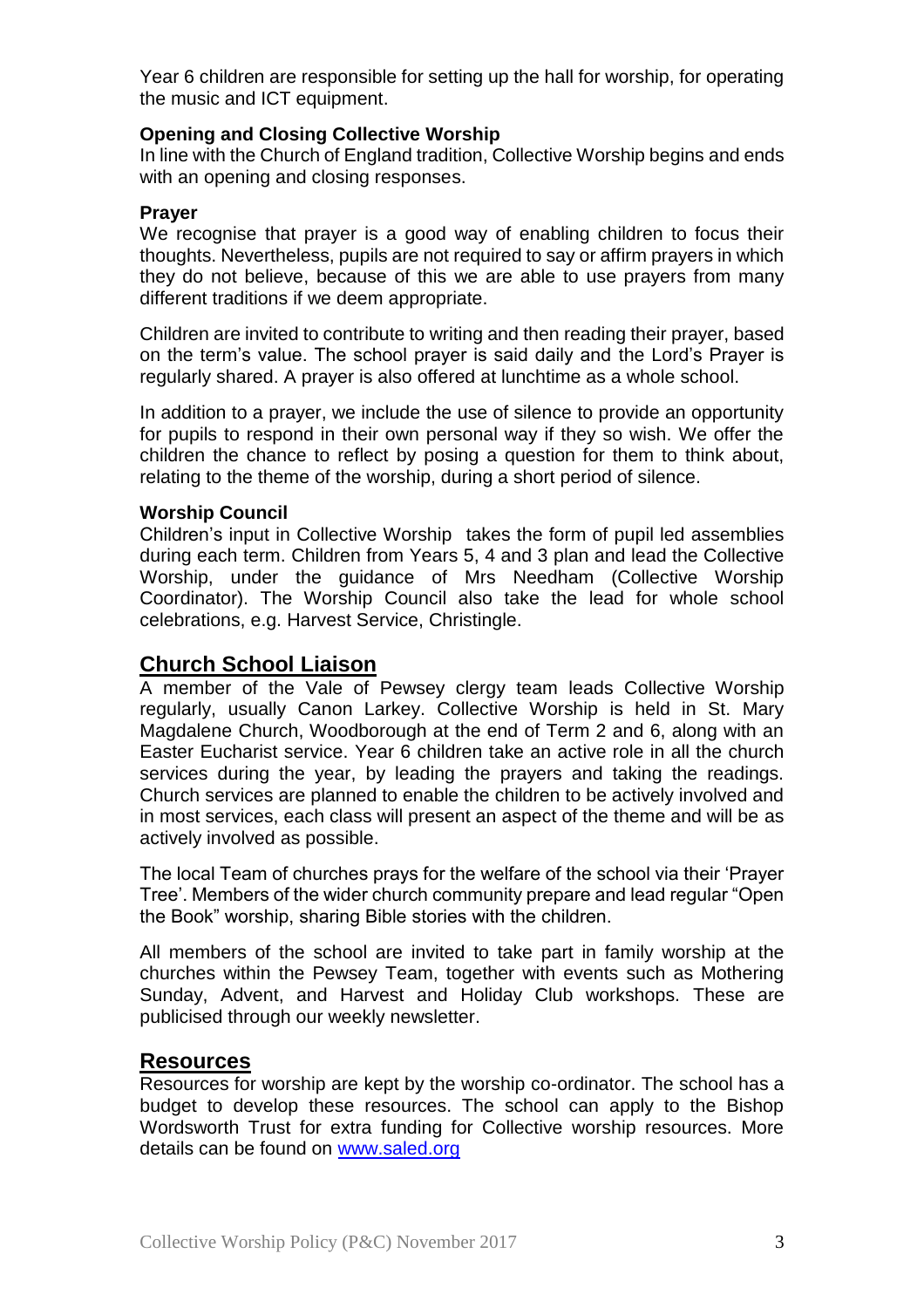# **Evaluation**

Collective Worship is evaluated daily by different members of teaching staff. Whole Class evaluation forms are also completed weekly, giving all pupils a voice. This, along with the daily evaluations, are then collated by the Worship Council and changes made where necessary. We consider whether acts of worship have been successful by evaluating against some of the following:

- Involvement, enjoyment, attention, reaction of pupils.
- Positive response to the shared experience.
- An atmosphere, which matches the theme.
- A contribution to individual and community sense of well being.
- A sense of occasion.
- Good order.
- Staff affirmation.
- A sense of challenge.
- Enrichment of pupils' experience .

### **Monitoring**

- Worship leaders regularly reflect on the effectiveness and impact of collective worship.
- Parents and family attending Collective Worship are requested to complete an evaluation form that contributes to our evidence base for self-evaluation.
- Governors are also invited to evaluate Collective Worship when in attendance and provide informal feedback to the Collective Worship Coordinator/Governor.
- Pupil views are shared and discussed with Worship Council and, where possible, pupil interviews are conducted.
- Governors are responsible for monitoring the policy. Visits and reports by governors are discussed as part of the Parents & Community Committee meetings.

# **Legal Status**

The Act of Collective Worship in Woodborough Primary School is the responsibility of the Governing Body in consultation with the Head Teacher. It will be carried out in accordance with the 1988 Education Reform Act and with the Trust Deed of the school, in accordance with the principles and teachings of the Church of England; although in accordance with modern ecumenical good practice it may reflect and draw upon non-Anglican (Christian) traditions.

# **Rights of Withdrawal**

Parents and Carers have a legal right to withdraw their child from collective worship, but by requesting and accepting a place at Woodborough Church of England Primary School it is hoped that they demonstrate an understanding of the centrality of Christianity to the school and nature of the school as a place with religious education and Collective Worship in its daily life.

If you do wish for your child/ren to not be present in worship, then a formal request must be made in writing to the Head teacher. The Head teacher

keeps a record of all children who withdraw from Collective Worship. The school has a system of suitable supervision for students withdrawn from Acts of Collective Worship. However, no additional work is set or followed in this time.